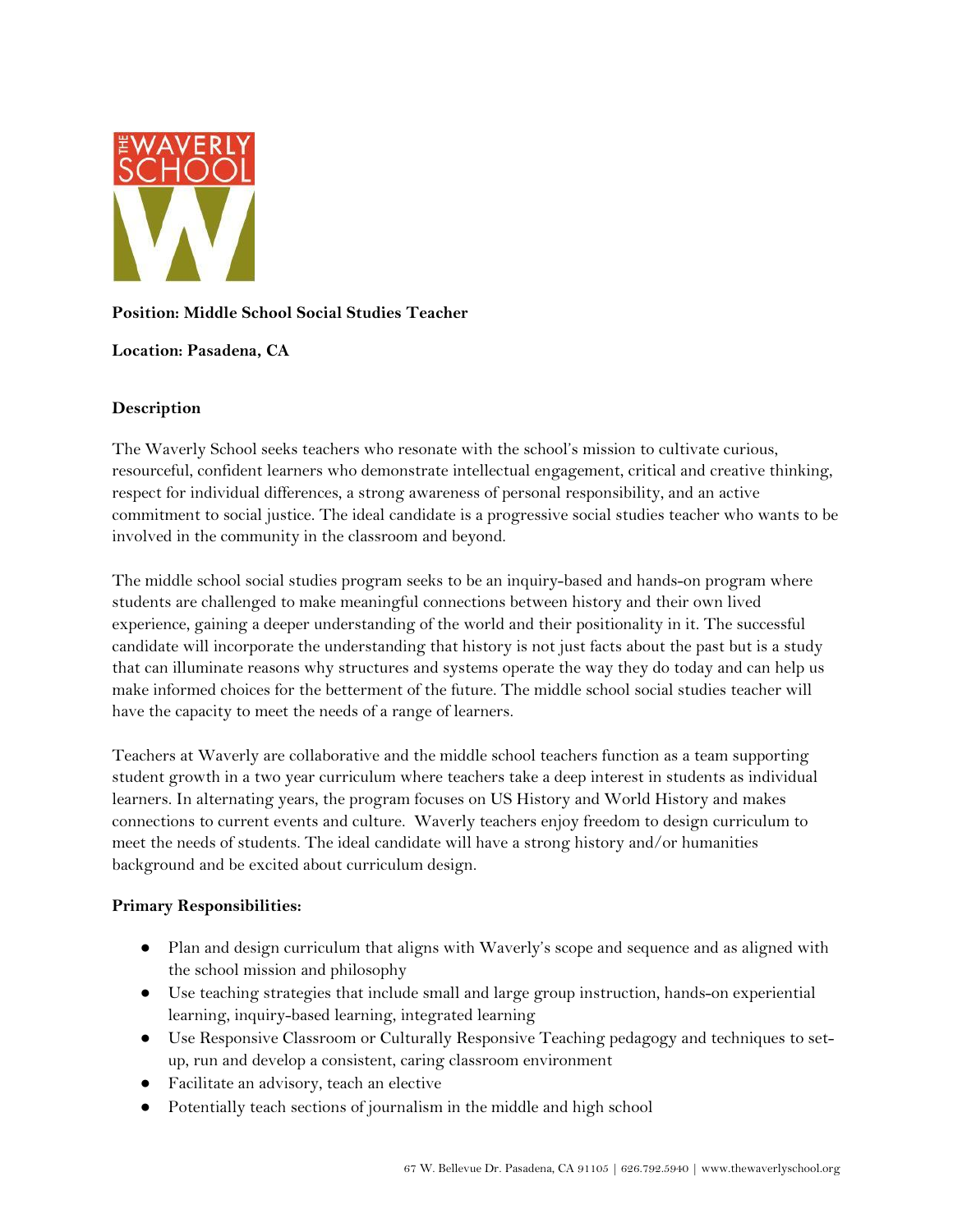- Support the development and creation of a student newspaper or literary publication
- Create clubs or other extracurricular opportunities for student engagement
- Collaborate with middle school faculty and learning support educators
- Use formative and summative assessment tools to meet student's learning needs
- Monitor and document student progress throughout the year and evaluate learning development
- Lead parent/teacher conferences
- Write and edit semester reports that include checklists and narrative writing
- Chaperone field trips, outdoor education trips, or other experiential learning opportunities
- Build and maintain positive relationship with parents
- Have regular communication with parents-via email and newsletters
- Support admissions and other school events (i.e. parent education nights, graduation, etc.)
- Attend special events during evenings and weekends
- Attend and participate in weekly faculty meetings (after school) and occasional workshops, inservice opportunities, and other training seminars
- Work in person, on campus
- Adhere to policies and procedures as outlined in the the employee and faculty handbooks
- Complete other duties as assigned by the Division Director or Head of School

## **Required Skills/Abilities**

- Strong commitment to anti-racist and inclusive practices that support students of all backgrounds to succeed
- Ability to self-reflect and demonstrate personal growth
- Ability to plan, manage, and evaluate curriculum
- Excellent verbal and written communication skills with adults and children
- Ability to collaborate and communicate with teachers, staff, parents, and students in a positive and constructive way
- Proficient in Microsoft office suite or related software as required for recordkeeping and documentation
- Confident with remote learning platforms such as Zoom and Google Classroom
- Genuine interest in and respect for students in their middle school years
- Strong sense of healthy teacher/student boundaries

## **Education and Experience**

- Bachelor of Arts or higher in history or closely related field. Master's degree preferred
- 2-5 years teaching experience, preferably in middle school
- Preference for Progressive educational experiences

## **Physical requirements**

- Prolonged periods of standing and walking throughout classrooms
- Occasionally lift 15-45 pounds at a time